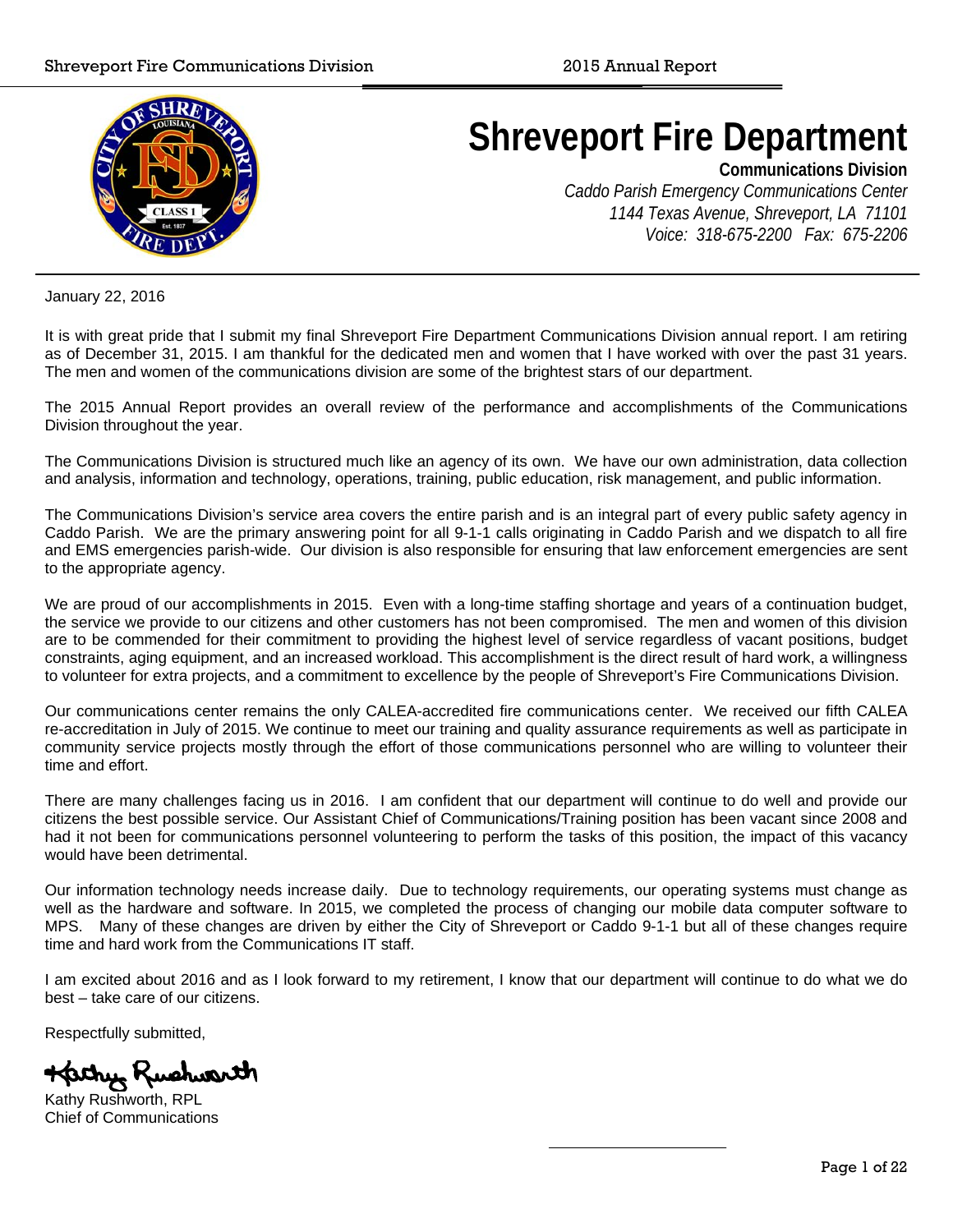

# **Shreveport Fire Department Mission Statement**

The Shreveport Fire Department will be faithful to our community…ready to respond…willing to educate…and dedicated to serve.

# **Communications Division Mission Statement**

The Shreveport Fire Communications Division is committed to providing efficient, effective, and dependable professional emergency services to the citizens and visitors of Caddo Parish, by quickly and professionally processing all calls for fire and medical emergencies, reducing the threat of danger to these individuals by ensuring fast, effective, and efficient call receipt, caller interviews, rapid resource deployment, and effective field support….

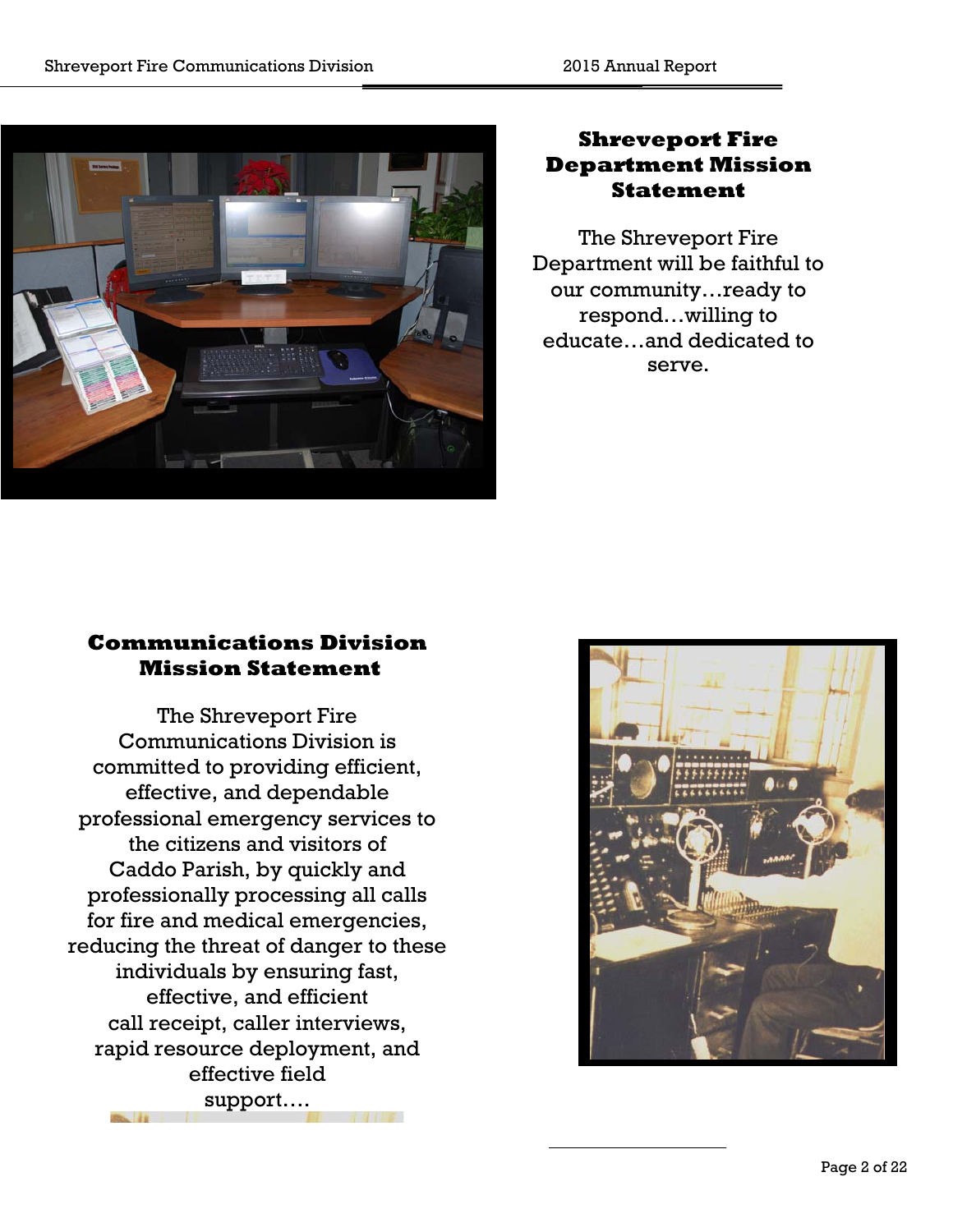## **Shreveport Fire Communications Division**

*…..Caddo's Gateway to Public Safety* 



The Shreveport Fire Department Emergency Communications Center serves the citizens and visitors of Caddo Parish. Caddo Parish has a population of over 254,887 and covers a 937 square mile area located in the northwest corner of Louisiana. The Shreveport Fire Department Emergency Communications Center is part of a joint venture between the City of Shreveport<br>and Caddo Parish Emergency and Caddo Parish Emergency Communications District Number One (Caddo 9-1-1).

Through this agreement, Caddo 9-1-1 provides a state-of-the-art 24,000 square foot facility which houses the Communications Divisions of the Shreveport Fire Department, Shreveport Police Department and the Caddo Parish Sheriff's Office. Caddo 9-1-1 provides

all of the various technical equipment and systems that are used to receive emergency reports from citizens, and deploy emergency response personnel.

In return, the City of Shreveport's Fire Communications Center is the primary public safety answering point (PSAP) for 9-1-1 in Caddo Parish. Fire Communications Officers answer over 294,000 9-1-1 calls each year and dispatch to nearly 50,000 fire and medical emergencies in Caddo Parish. In addition to providing direct support to the Shreveport Fire Department, this division also provides direct support to all seven Caddo Fire Districts. As the primary PSAP for Caddo Parish, this division also processes many law enforcement calls for service throughout the parish.

The Shreveport Fire Communications Division is comprised of forty-seven (47) staff members, forty of which are Fire Communications Officers who operate four shifts, supporting eight (8) emergency call-taking and dispatch console positions. Fire Communications Officers are certified in APCO Public Safety Telecommunicator 1 (PST1), APCO Fire Service Communications, and APCO Emergency Medical Dispatch. In addition, many of our members are certified as Fire Fighter 1, a large number of our members are certified Emergency Medical Technicians (EMT), and one Fire Communications Officer is certified at the level of EMT- Paramedic. Currently, four of our communications officers have completed the prestigious Registered Public Safety Leader certificate program through APCO and appear on the national registry of RPL.

In addition to providing emergency communications services to all public safety agencies in Caddo Parish, this division is also responsible for all voice and data services for the Shreveport Fire Department. From inventory control and purchasing to software and hardware maintenance and installation, this division ensures that communications takes place.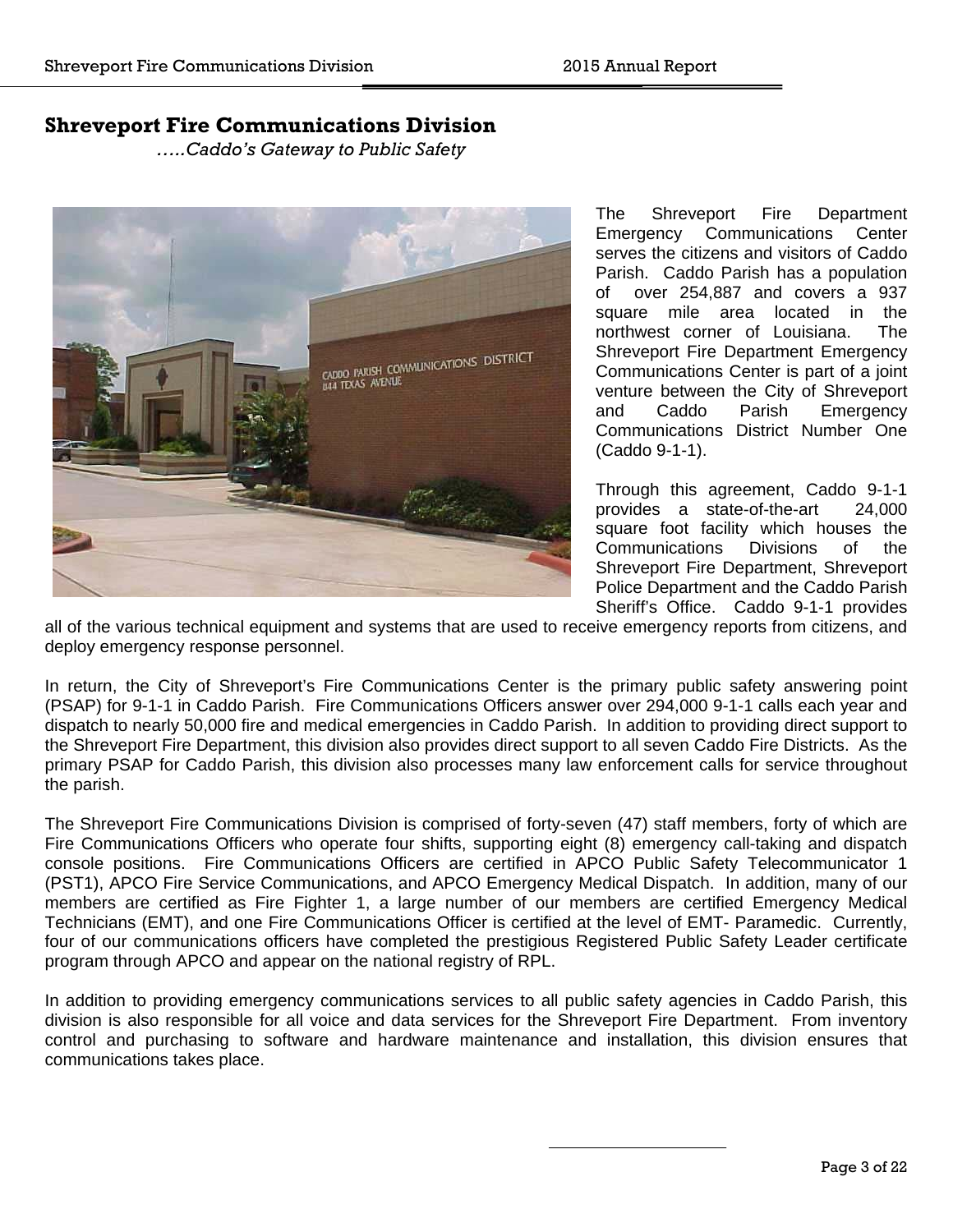# **Shreveport Fire Department Communications Division Command**



**Edwin Scott Wolverton** Fire Chief



Kathy O. Rushworth Chief of **Communications** 

# **Shreveport Fire Department Communications Division Organizational Chart**



# **Shreveport Fire Department**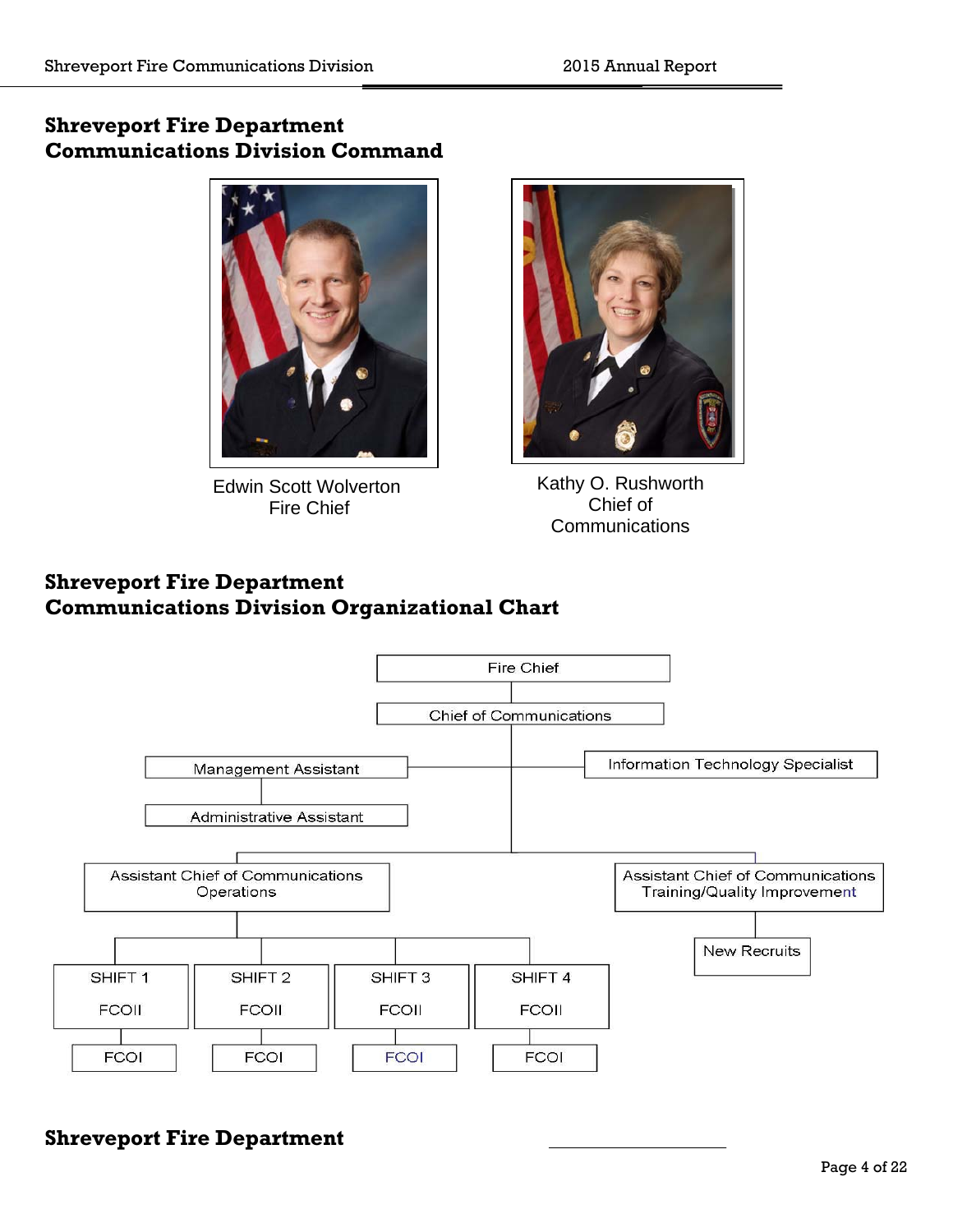# **Communications Division Operations Command**

Tina N. Chambers, M.S. Assistant Chief of Communications/Operations



# **Fire Communications Officers II (Supervisors)**

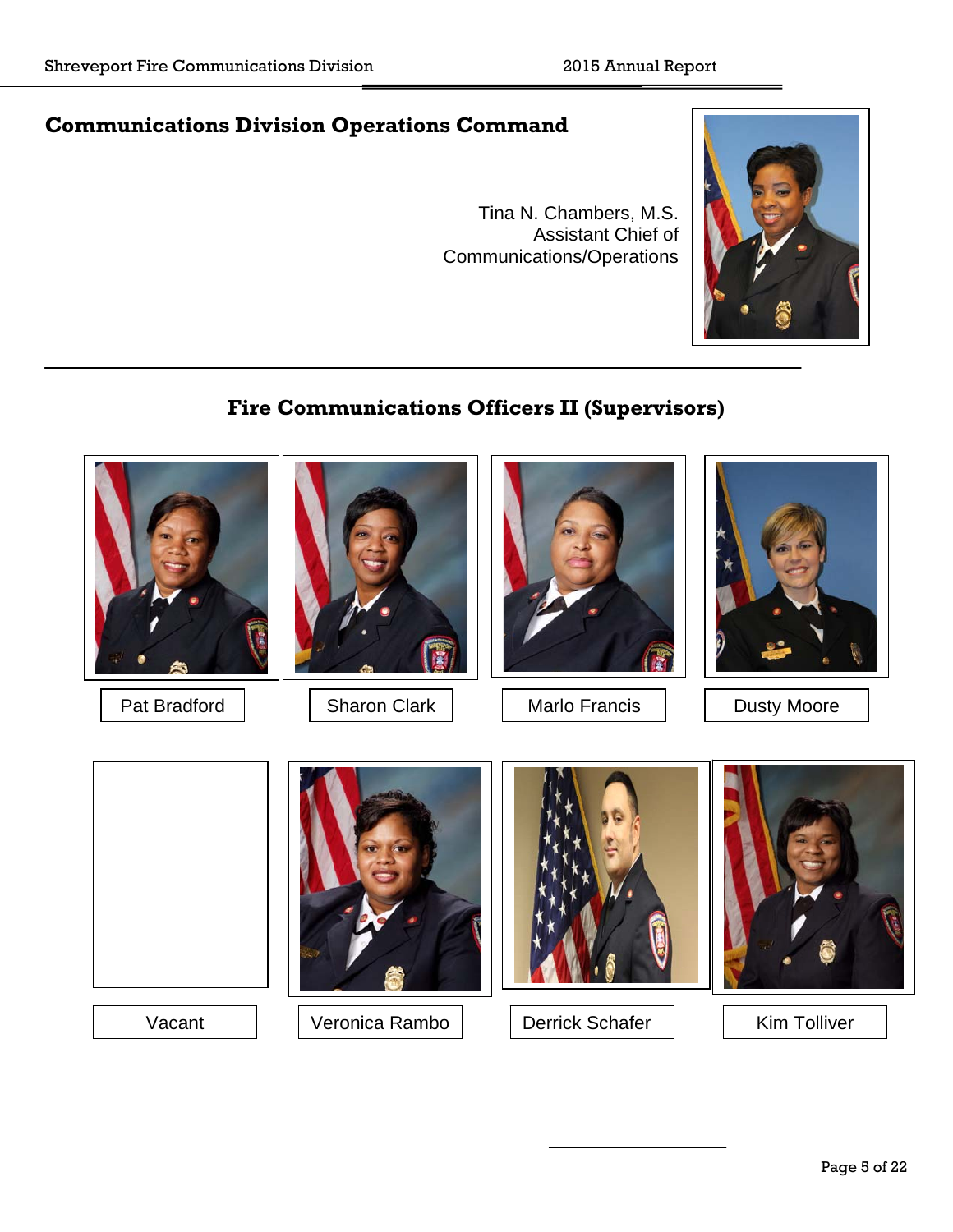# **Shreveport Fire Department Communications Division Fire Communications Officers**

| <b>FCOI Connie Alamond</b>       | <b>FCOI Aqueelah McCray</b>  |
|----------------------------------|------------------------------|
| <b>FCOI LeKeisha Berry</b>       | <b>FCOI LaTonya McKinney</b> |
| <b>FCOI Michelle Bradley</b>     | <b>FCOI Cissy McKinzy</b>    |
| <b>FCOI Terry Carter</b>         | <b>FCOI Lane Owens</b>       |
| <b>FCOI Vicki Carter</b>         | <b>FCOI Tammy Pierce</b>     |
| <b>FCOI Connie Coleman</b>       | <b>FCOI Stephanie Phelan</b> |
| <b>FCOI Monica Cooper</b>        | <b>FCOI Karen Pilcher</b>    |
| <b>FCOI Alisalyn Davis</b>       | <b>FCOI Dawn Ramsey</b>      |
| <b>FCOI John Elliott</b>         | <b>FCOI Emily Simmons</b>    |
| <b>FCOI Recruit, April Gramm</b> | <b>FCOI Dan Smith</b>        |
| <b>FCOI John Green</b>           | <b>FCOI Denise Wheeler</b>   |
| <b>FCOI Unique LaCoure</b>       | <b>FCOI Brian Williams</b>   |
| <b>FCOI Ray Mathews</b>          | <b>FCOI Bruce Willis</b>     |
|                                  |                              |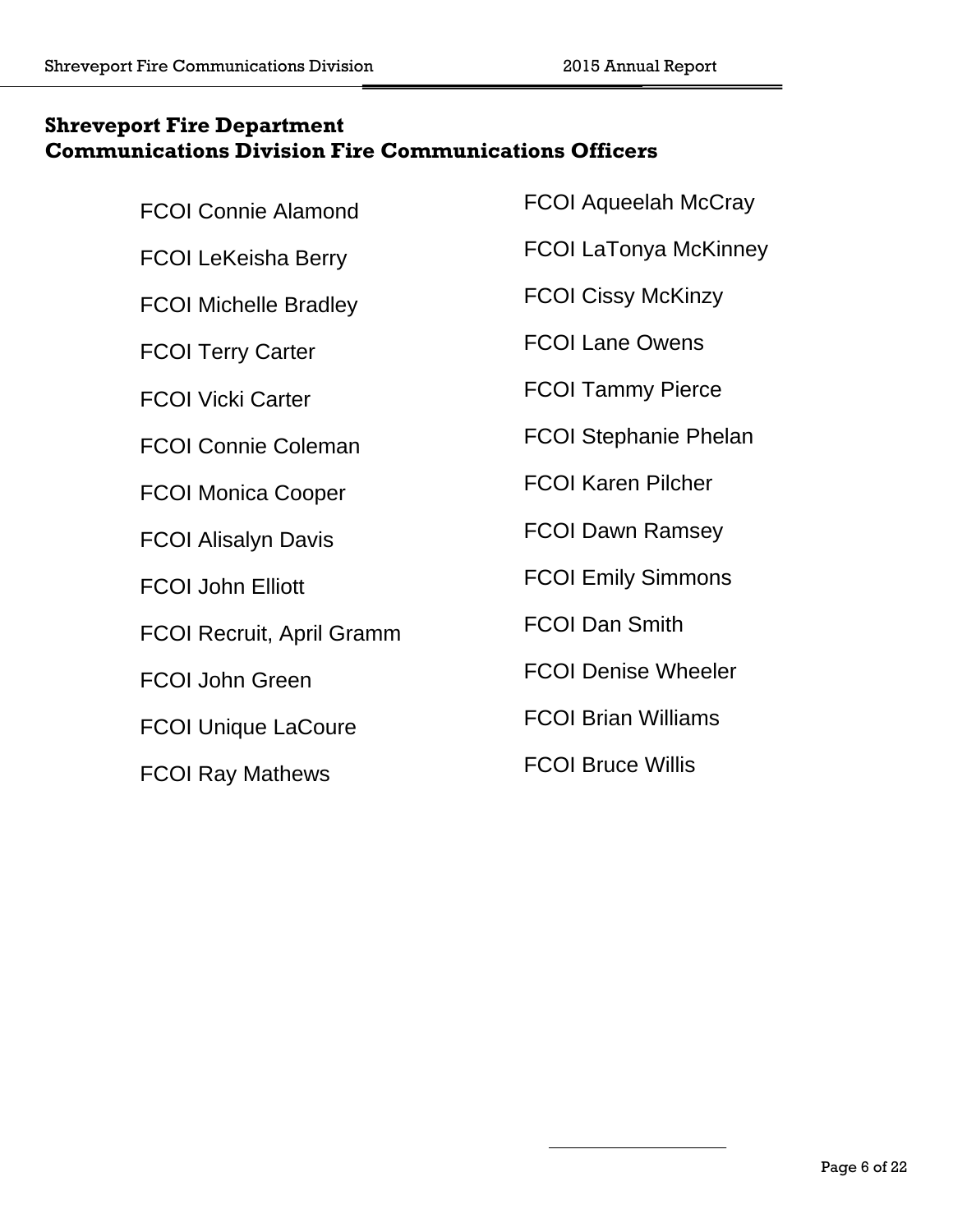# **Shreveport Fire Department Communications Division Information and Technology**

Although this division is most often recognized as the Emergency Communications Center, a large part of what we do is associated with our Information and Technology Unit. In 2015, this unit processed over 1,600 requests for service. On a day-to-day basis, the members of this unit manage the data issues, hardware and software, within the Shreveport Fire Department.



Danny Alexander Harrietta Parker



# **Shreveport Fire Department Communications Division Administration**

In addition to routine administrative support for forty-seven employees, the Administration section of this division is also responsible for radio and telephone support for the Shreveport Fire Department





Rita Cooks **Ashley Wiggins**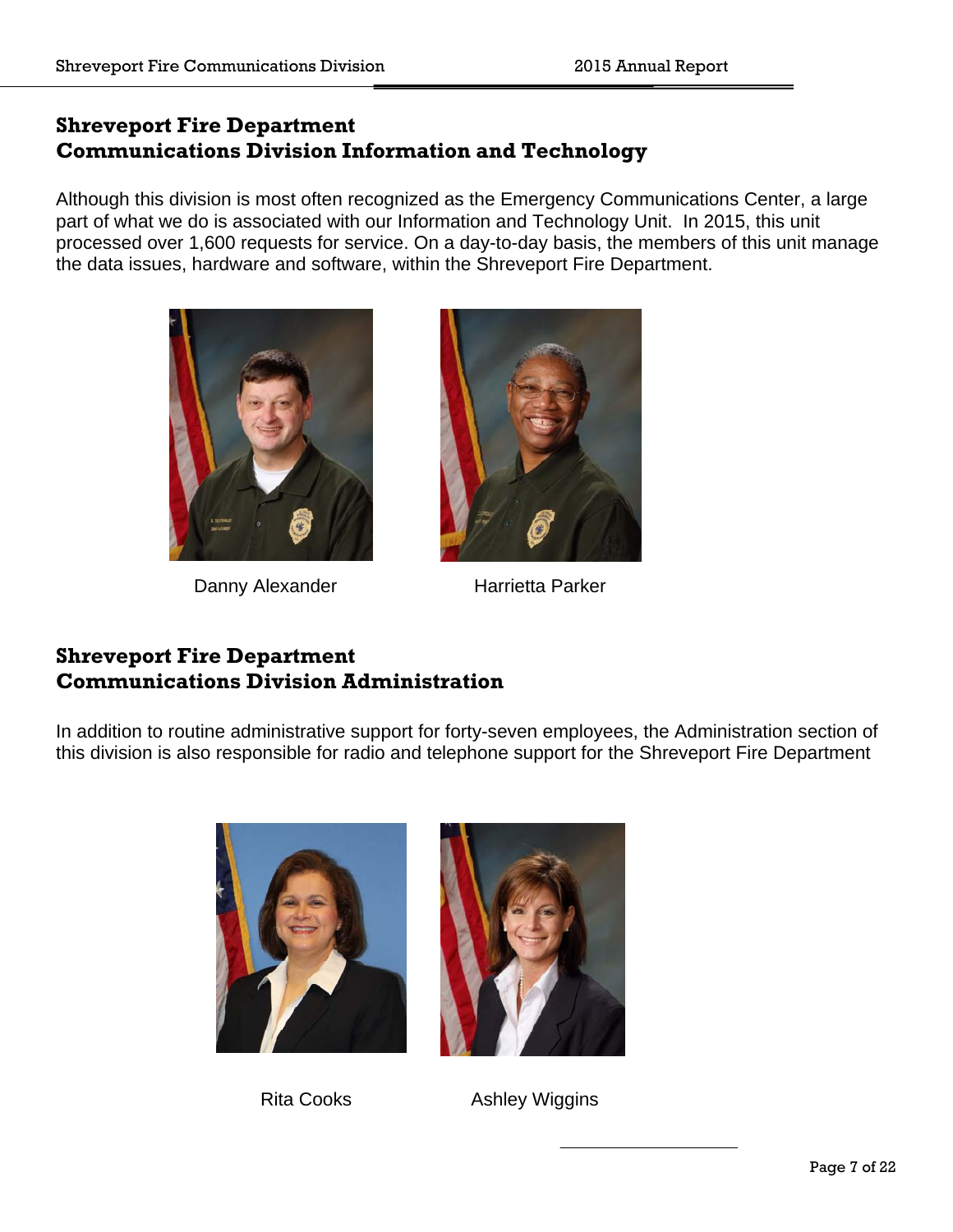# **Caddo Parish Communications District Number One Staff**

On April 5, 1986, the voters of Caddo Parish approved the assessment of a telephone surcharge to fund the development, implementation and operation of an enhanced emergency telephone reporting system, 9-1-1. The Caddo Parish Communications District was created by Parish Ordinance and allowed for the creation of an appointed seven member citizen board to establish policies and to provide oversight to the 9-1-1 staff. The proceeds from the telephone surcharge fees are used to fund: the emergency telephone system/network; emergency communications equipment and equipment maintenance; employee training; eight 9-1-1 administrative staff positions; a communications facility to house all of the agencies' communications officers, who answer 9-1-1 calls and dispatch emergency services personnel; and building/grounds maintenance. The District has held firm to its commitment to providing state-of-the-art equipment, systems, and facility in support of emergency response services.



Martha Carter **Carter** Judy **Carter Beth Ann** 9-1-1 Administrator











Arthur Mike Huck Wes Mike



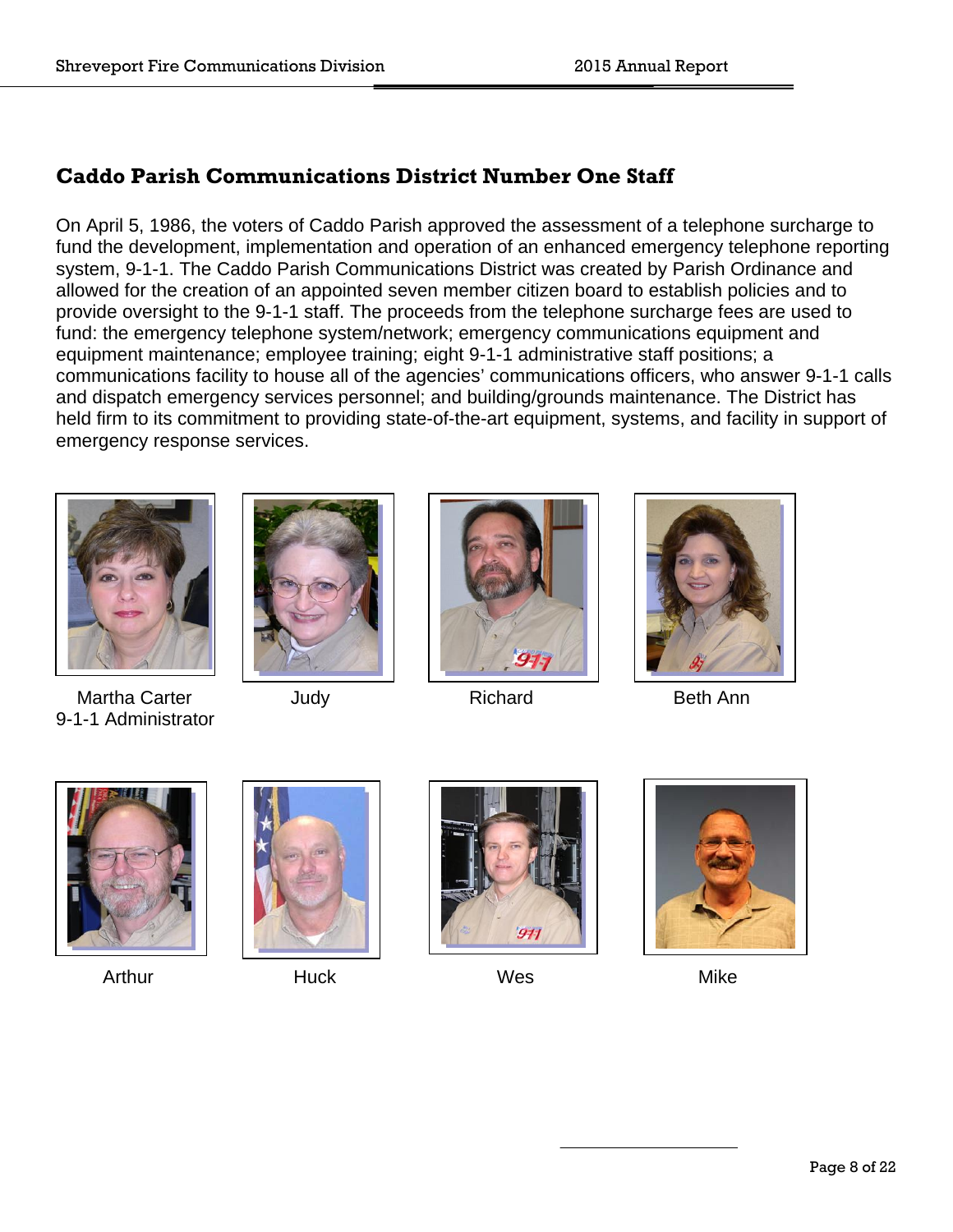# **Caddo Parish Fire Districts**

Since the mid-1990's, the Shreveport Fire Department Communications Division has provided dispatch services for all of the Caddo Parish fire districts. Although each fire district has its own specific challenges, the chief officers have worked with the Communications Division on developing common standards and dispatch protocols to aid in providing the best possible service to our citizens and providing needed services to the fire districts. With the addition of automatic aid agreements and mobile data implementation, there have been many changes to the services Communications provides. Although not necessarily seen by the users, Fire Communications now provides all of the CAD database management for these districts.

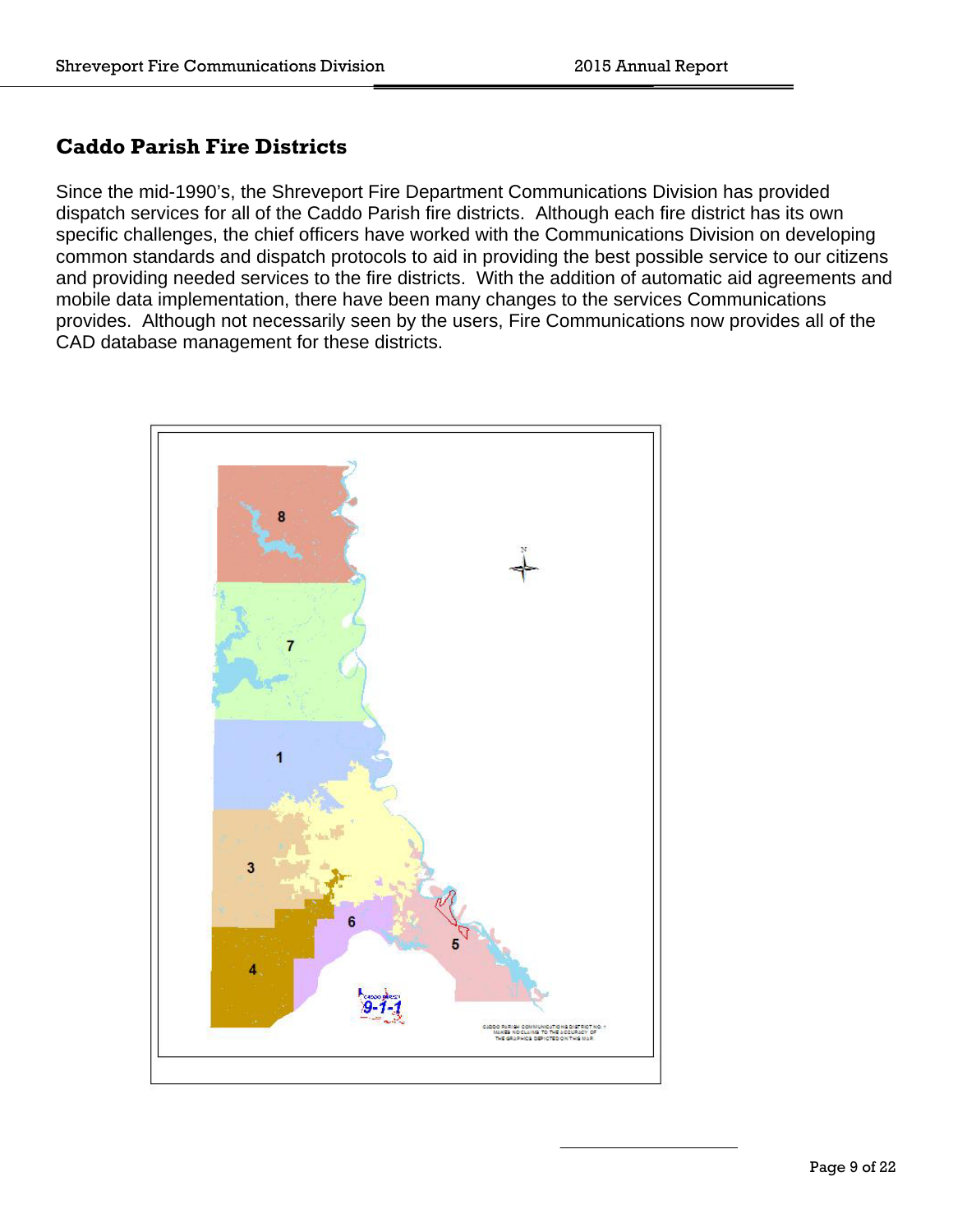#### **Communications Division Committees**

The Communications Division is dedicated to providing the best possible service to our customers and providing the best possible environment for our employees. Our members are asked, on a regular basis, to actively participate on committees, work groups, and tasks forces designed to meet long term and short term goals as well as the day-to-day tasks that need to done. The primary functions: call taking, dispatching, and training, will never be compromised but during slow periods or times when staffing allows, our members are encouraged and expected to perform tasks other than the primary functions mentioned above.

Each year, members are asked to serve on one or more of these teams and each are given specific goals and objectives for the year. The types and make-up of these teams are evaluated on a regular basis as well as the established goals.

#### **The 2015 Committees were as follows**:

#### **Training Task Force**

This task force is necessary as a result of the vacancy in our assistant division chief position. Communications officers have local, federal, and APCO requirements for training and in addition, there are so many low frequency/high risk situations that communications officers may face, it is vital to our citizens that our communications officers are trained and routinely demonstrate their skills.

**Task Force Leader: Tina Chambers Members: Connie Alamond, Lane Owens, Terry Carter, John Elliott, John Green, LaTonya McKinney, Stephanie Phelan, Derrick Schafer** 

#### **Quality Assurance**

This team was established as a peer-driven program to evaluate the performance of our calltakers and dispatchers. Their goal was to ensure that all members performed to nationally recognized call center standards. This program continues to prove to be very effective.

**Co-QA Managers: Veronica Rambo, Terry Carter Members: Tina Chambers, Brian Williams, Ray Mathews, Derrick Schafer**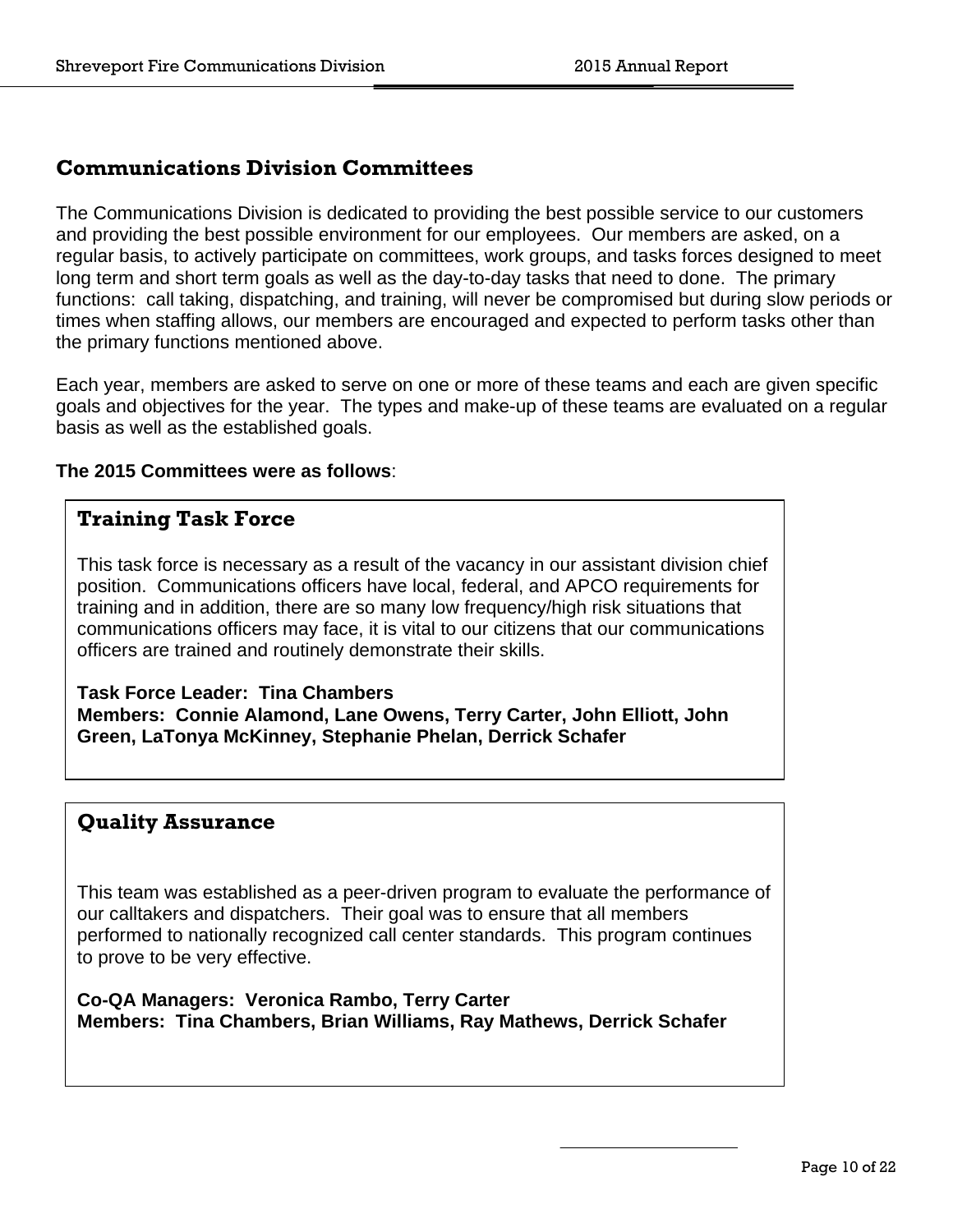#### **Policy Committee**

This committee is responsible for ensuring all division policies are reviewed annually. Recommendations for changes are discussed by the committee and if the majority approves, they are forwarded to the Chief of Communications for approval and implementation. This committee is also charged with developing new policies.

**Committee Chair: Brian Williams Members: Pat Bradford, Ray Mathews, Terry Carter** 

## **Recruiting/Hiring**

This committee is responsible for attending job fairs, distributing flyers, and creating media to recruit professional employees. When a selection process begins, this committee is responsible for processing applicants.

**Committee Chair: Dusty Moore Members: Vicki Carter, Unique LaCoure, Ray Mathews, LeKeisha Berry** 

#### **Public Education**

This committee is responsible for developing a public education program that includes facility tours, *The Communicator* newsletter, a citizen survey and any other program that will enhance the knowledge of the public and other divisions.

**Committee Chair: John Elliott** 

**Members: Connie Alamond, Michelle Bradley, John Green, Monica Cooper, Dusty Moore** 

#### **Employee Recognition**

This committee is responsible for developing criteria and rewards for employee performance.

**Committee Chair: Connie Alamond Members: Vicki Carter, Aqueelah McCray, Veronica Rambo, Monica Cooper, Brian Williams, Dusty Moore, Dan Smith**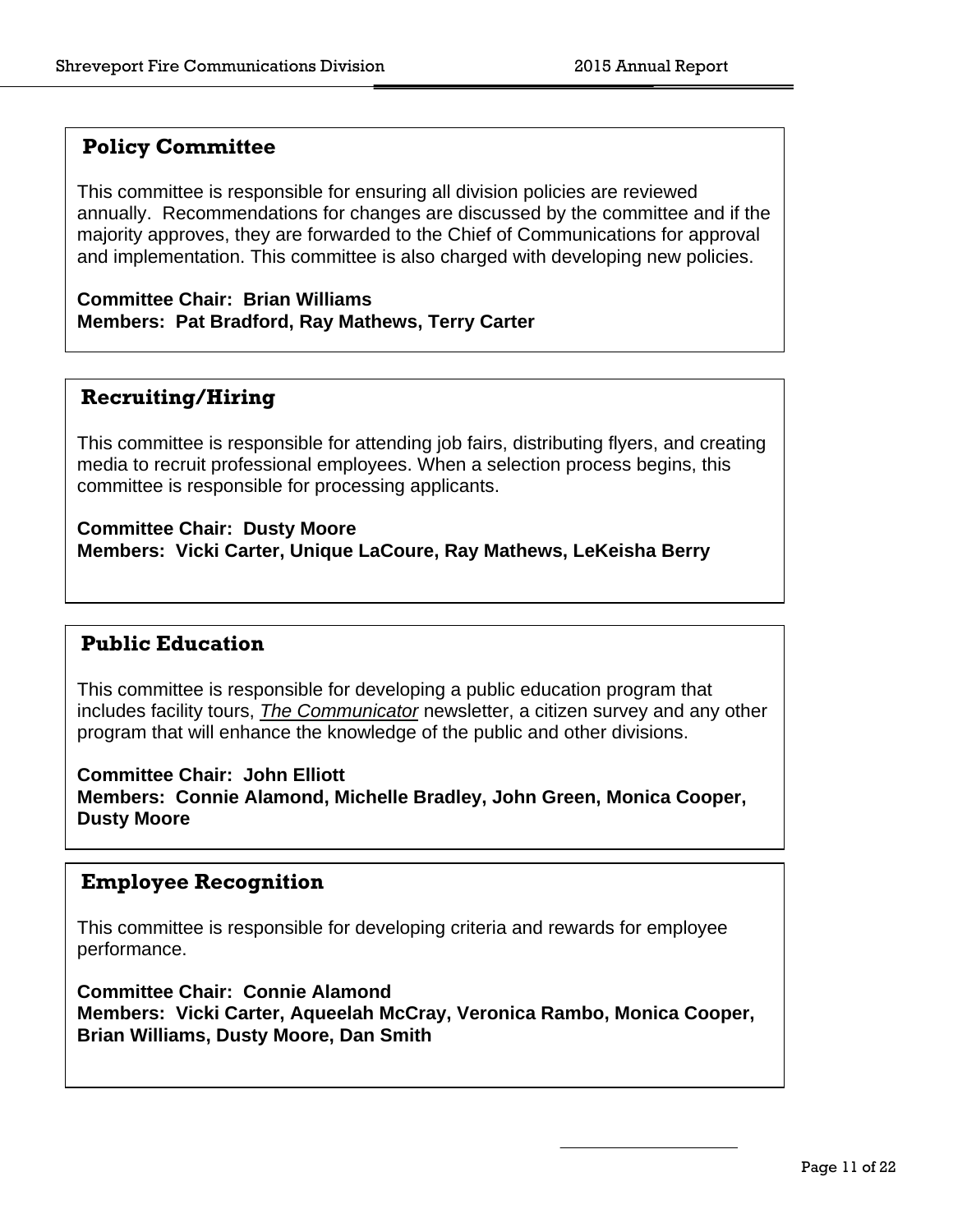#### **CAD/Technology**

Members receive training in CAD database management and are involved in updates. This committee also researches new equipment or upgrades.

**Committee Chair: Derrick Schafer Members: Lane Owens, Tammye Pierce, Kim Tolliver, Brian Williams, John Elliott** 

#### **Work Groups / Division Representation**

**Strategic Planning Team Member**: Derrick Schafer

**EMD Workgroup**: Brian Williams

Peer Fitness Coordinator: Aqueelah McCray

Personnel Awards/Special Recognition/Accomplishments

**Lifesaver Awards:** Connie Alamond, Pat Bradford, Connie Coleman, Monica Graham-Cooper, John Elliott,c Ray Mathews, Dusty Moore, Lane Owens (2), Tammy Pierce, Derrick Schafer, Emily Simmons, and Dan Smith

**STEMI Recognition:** Tina N. Chambers

**Commendation from Fire Chief**: Connie Coleman, Tina Chambers, Unique LaCoure, and Emily Simmons

**Perfect Attendance (Individual)**: Danny Alexander, LeKeisha Berry, Michelle Bradley, Terry Carter, John Elliott, April Gramm, John Green, LaTonya McKinney, Harrietta Parker, Karen Pilcher, Derrick Schafer and Brian Williams

#### **Perfect Attendance (Shift):** Shift 1 – June

**Outside Committees/Work Groups:** Kathy Rushworth- Chair of APCO International's Member Chapter Services Committee; Member of NENA; Member of IAFC Danny Alexander – Member USAR Louisiana Task Force 3

**Nominee for 2015 Spirit of the City Award**: Harrietta Parker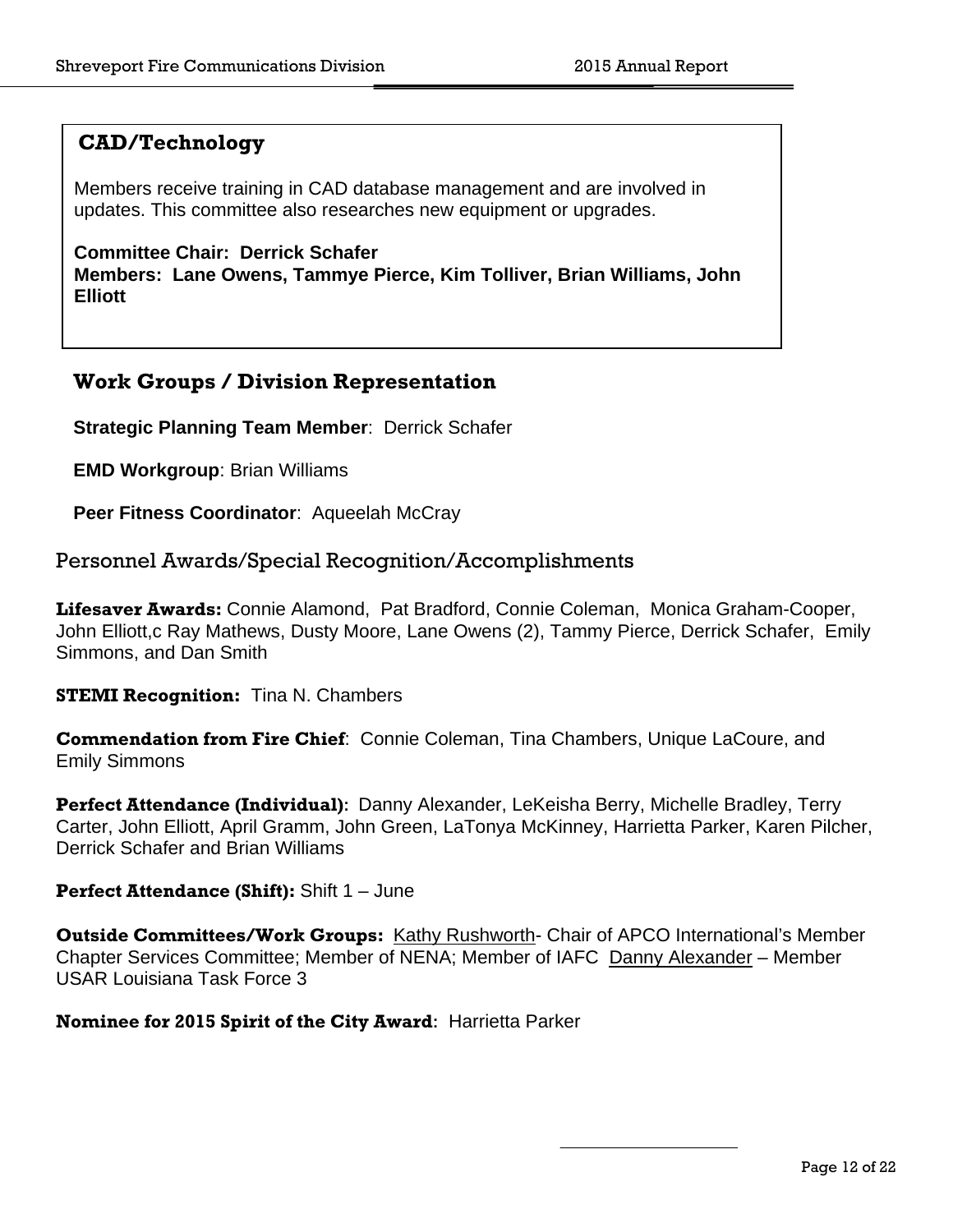**Seminar / Conference Attendees/ Classes** CALEA Conference – Tina N. Chambers, and Rita Cooks, Communications Training Officer –Connie Alamond, Terry Carter, John Elliott, and Lane Owens, APCO Communications Center Supervisor - John Green and Dusty Moore Ethics – All personnel

## **Major Accomplishments**

- City of Shreveport Council Members confirmed Fire Chief Edwin Scott Wolverton
- Hired two new Fire Communications Officers
- Promoted three Fire Communications Officer I to Fire Communications Officers II
- Promoted one Fire Communications Officer II to the Assistant Chief of Communications/Operations
- Received fifth  $(5<sup>th</sup>)$  Re-Accreditation from the CALEA in July of 2015
- Administration updated and issued current photo identification badges to the entire Shreveport Fire Department Division staff and retirees
- Harrietta Parker completed all departmental training on the Mobile Data Computer early 2015
- Information/Technology and Communications Equipment Ten new desktop computers, eight laptops were purchased for the department, and four new servers
- Completed the installation of Wireless Network Accessibility at the Fire Maintenance Shop
- Continued to upgrade the mobile data computers with the new Mobile Public Safety software
- Assisted Fire Maintenance with implementation of a new vehicle maintenance software called, Collective Data
- Danny Alexander assisted with the computer installation for the remodeling of Fire Station #10
- Information/Technology transferred Pre-Plan Responsibility to Fire Station #22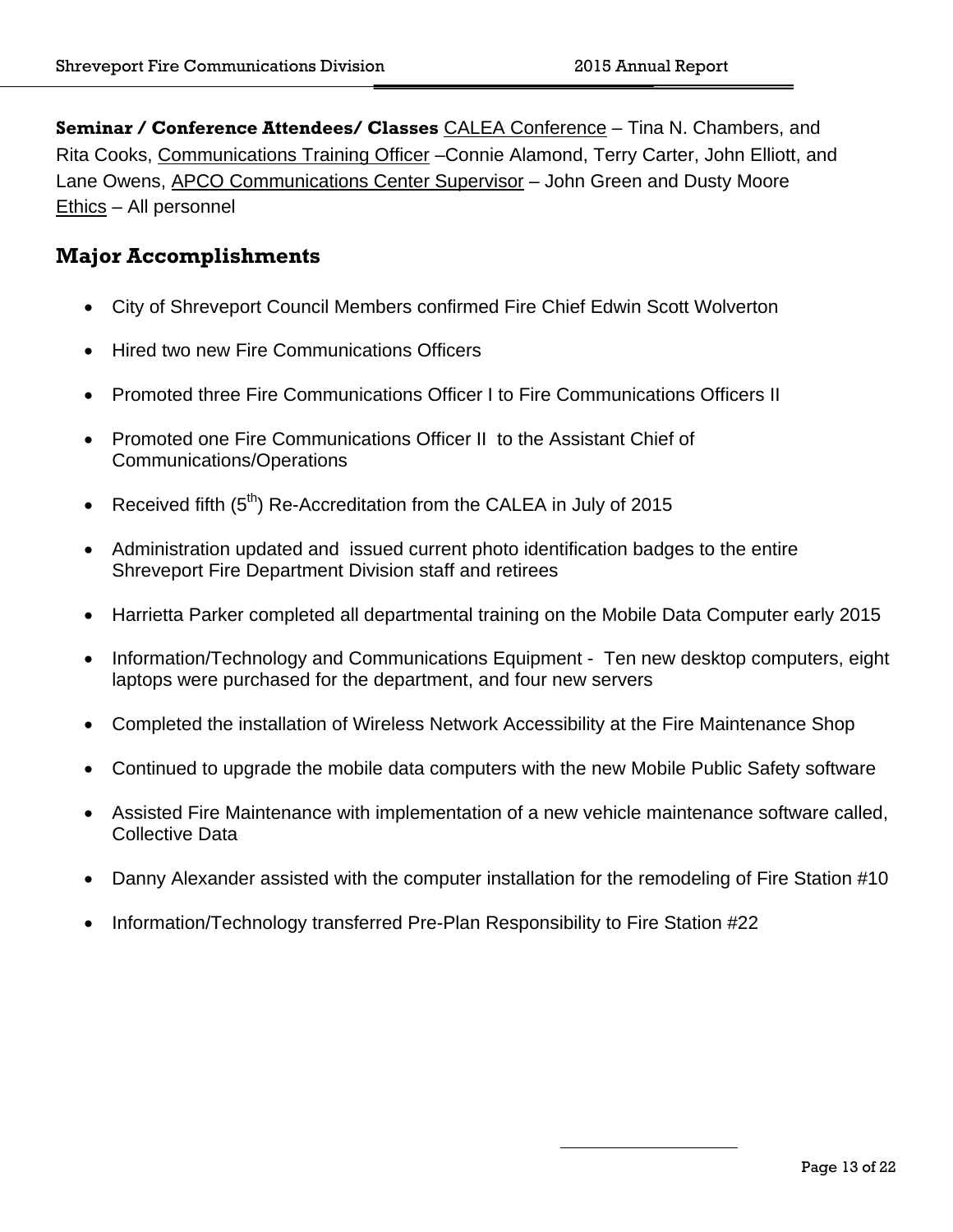## **Willis T. Carter Fire Communications Officer of the Year**



## **Fire Communications Officer II Dusty Moore**

Fire Communications Officer II Dusty Moore was awarded the Willis T. Carter Fire Communications Officer of the Year for 2015. FCOII Moore was selected for her participation in division activities, numerous commendations, and maintaining an above average quality assurance score. FCOII Moore has served on a number of division committees and was Chair of the Recruiting and Hiring Committee. FCOI Moore received an APCO Scholarship and was also recognized because she is the type of person that you want to work with every day. She is dependable and respected by her colleagues. Congratulations Dusty on a job well done!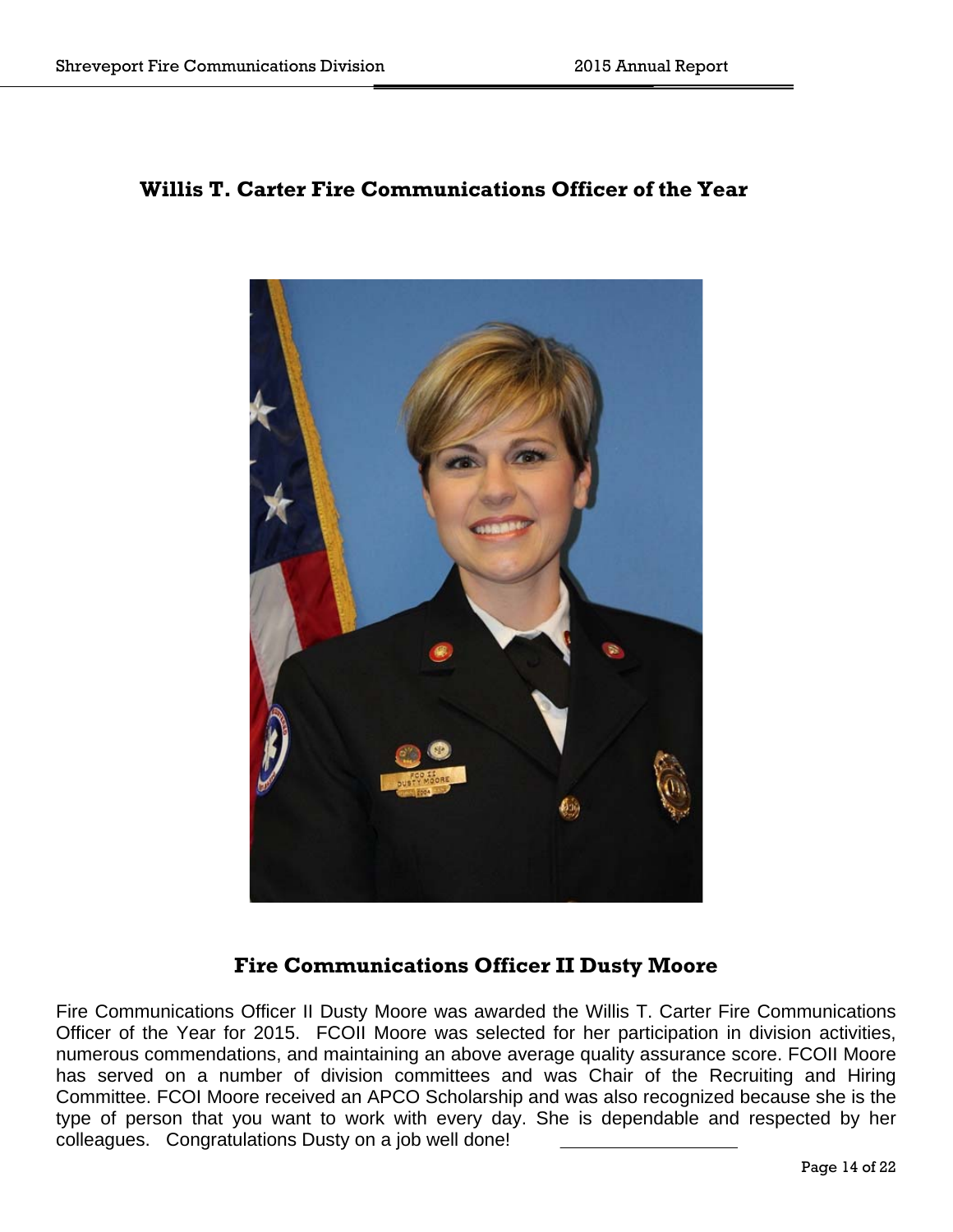## **Statistical Information-Human Resources**

#### **Staffing/Vacancies**

Retirees: Chief Kathy O. Rushworth, RPL retired in December 2015. Assistant Chief of Communications Violet S. Anderson, RPL retired early in July 2015.

Separations: Two Fire Communications Officers resigned. Two recruits began a working test period but were unable to meet the standards and recruit was released from duty this year.

New Employees: Two new Recruits were hired in October 2014: Ann Doty and April Gramm.

Promotions/Demotions: The Assistant Chief of Communications/Operations was demoted. One Fire Communications Officer II was demoted. Three Fire Communications Officer I were promoted to FCOII: FCOII John Green, Dusty Moore, and Derrick Schafer. One Fire Communications Officer was promoted to the Assistant Chief of Communications/Operations: Tina N. Chambers, M.S.

Vacancies: The division ended the year with eight vacant positions: six Fire Communications Officer I, one Fire Communications Officer II and one Assistant Chief of Communications/Training.



#### **Filled Positions vs. Vacant Positions**

#### **Staffing/Overtime**

Communications Division supervisors are supported by clearly defined minimum staffing guides. The staffing plan is not intended to cover every circumstance that may arise, and supervisors are still required to use a certain amount of objective reasoning to ensure that adequate staff will be available to handle call volume activity. The staffing plan also serves to identify specific job functions and prescribes specific console assignments in order to ensure that adequate staff is available at all times. Total overtime worked was **3,869** hours of which **3,412** overtime hours were used to cover minimum staffing. Minimum staffing plans were altered in **2008** and due to budgetary constraints have remained one below optimal staffing.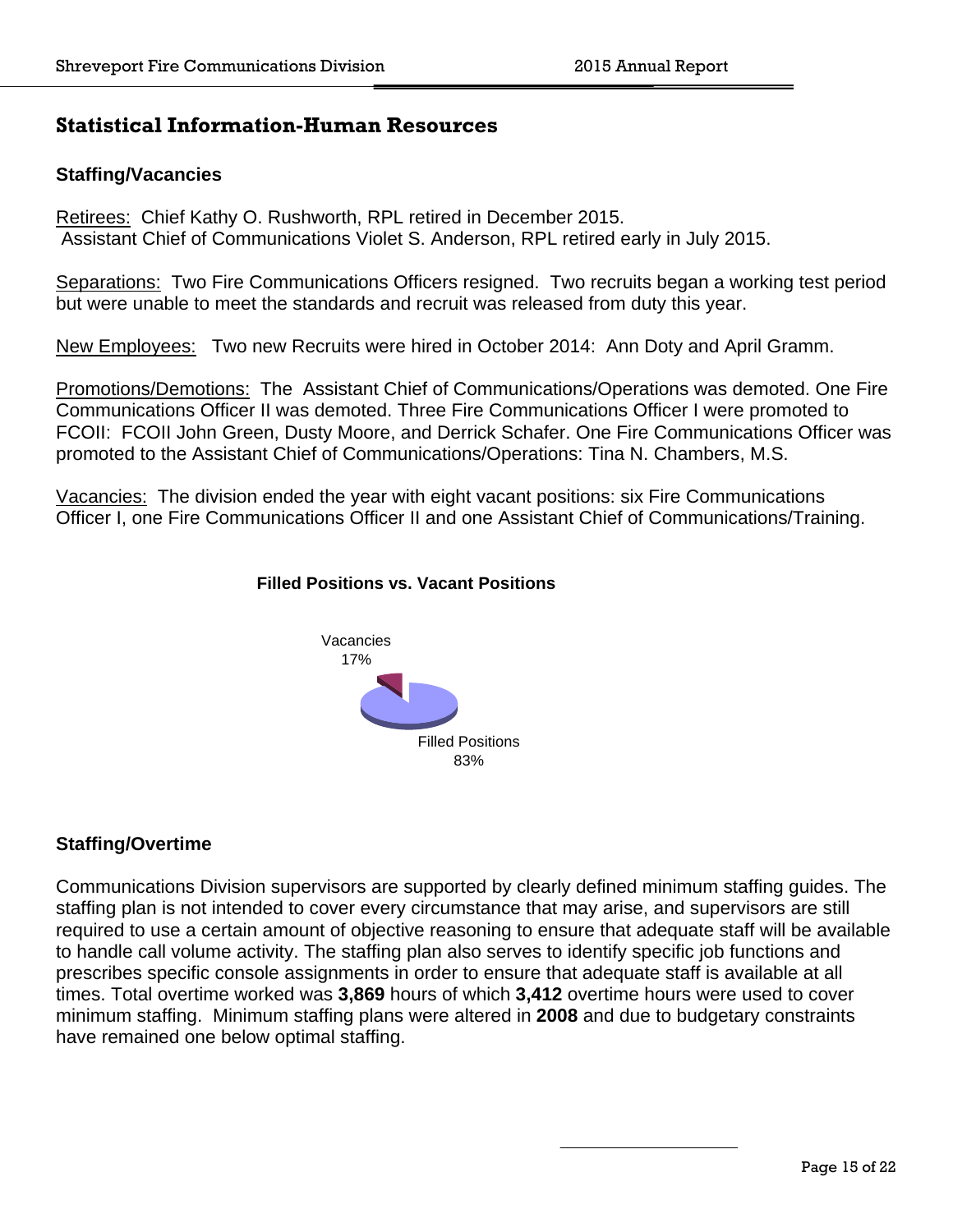

#### **Overtime Usage (hours)-Total**



The division had a total of **2,545** hours of sick leave usage and twelve (12) achieved perfect attendance during 2015. There were no requests for leave under the Family Medical Leave Act.

**Operations Section - Sick Leave Usage (hours)**



# **Statistical Information-Workload Indicators**

#### **9-1-1 Call Volume**

Fire Communications Officers answered **294,511** 9-1-1 calls during 2015.



**Total 9-1-1 Calls Processed**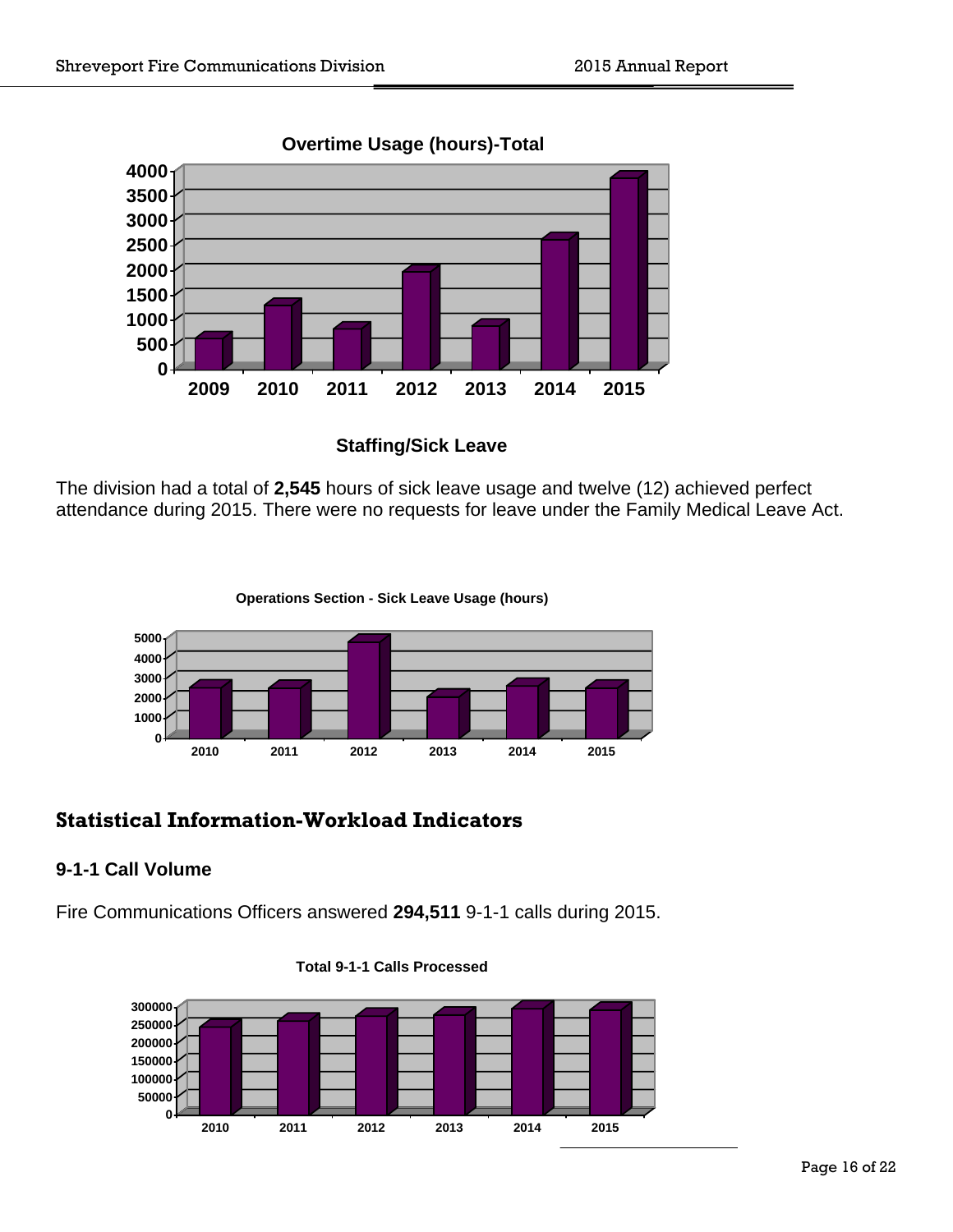#### **Calls for Service Volume by Day of Week and Time of Day**

Our largest call volumes occurred on Tuesday and Fridays with Sundays being the smallest call volume.



As you can see from the graph below, our call volume decreases in the early morning hours but begins to increase by mid-morning through the early evening hours.



#### **Calls For Service by Hour of Day**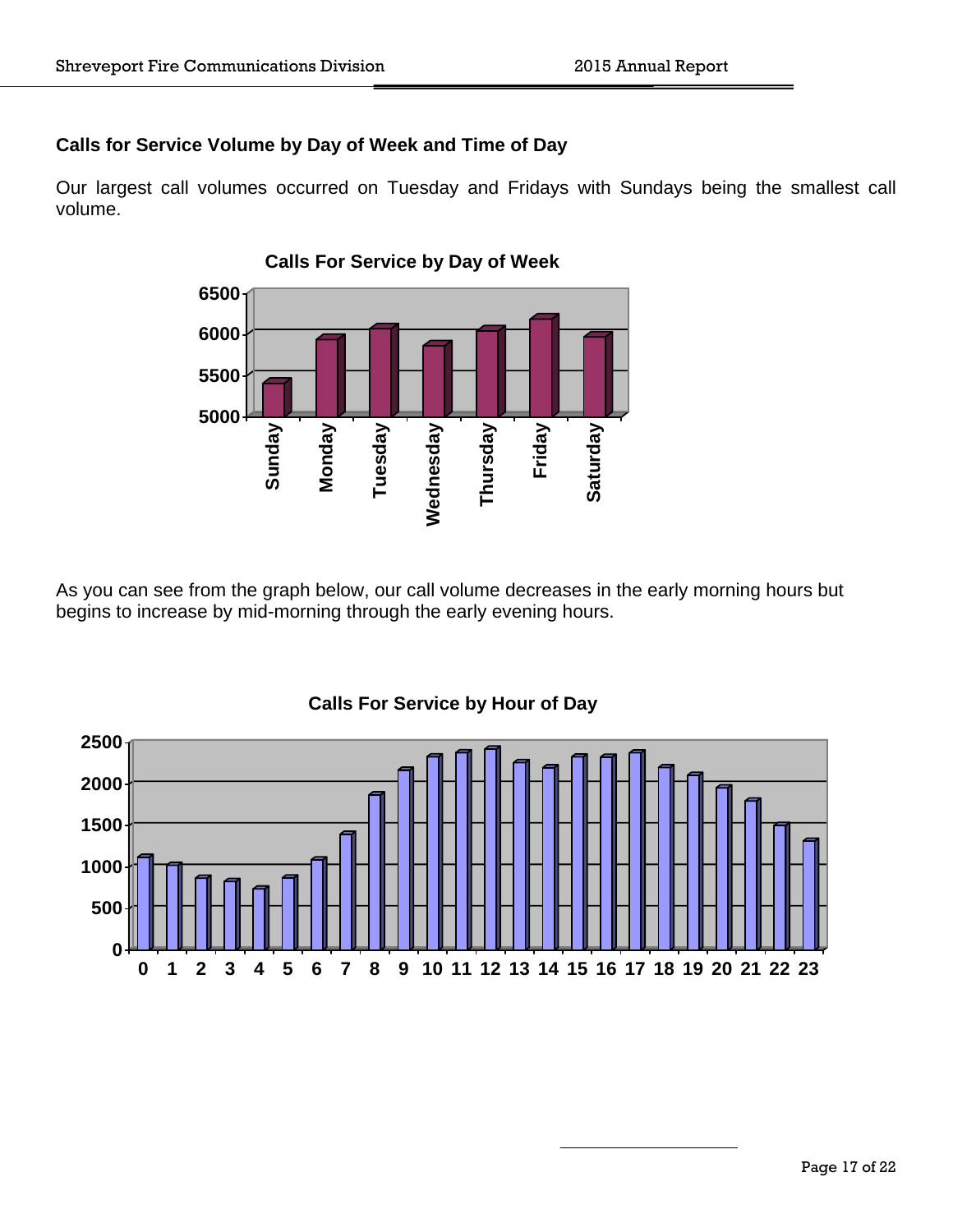#### **Events Dispatched**

Communications officers also dispatched **41,504** events for the Shreveport Fire Department, of which **82**% were EMS. For the Caddo Fire Districts and North Caddo Medical Center **11,463** events were dispatched. Communications Officers also created **8,105** events for Shreveport Police and **1,271** for Caddo Sheriff's Office.



**Events Dispatched (City)**





The chart below shows the percentage of calls processed for the Shreveport Fire Department compared to the seven Caddo Fire Districts and one Caddo Ambulance District.

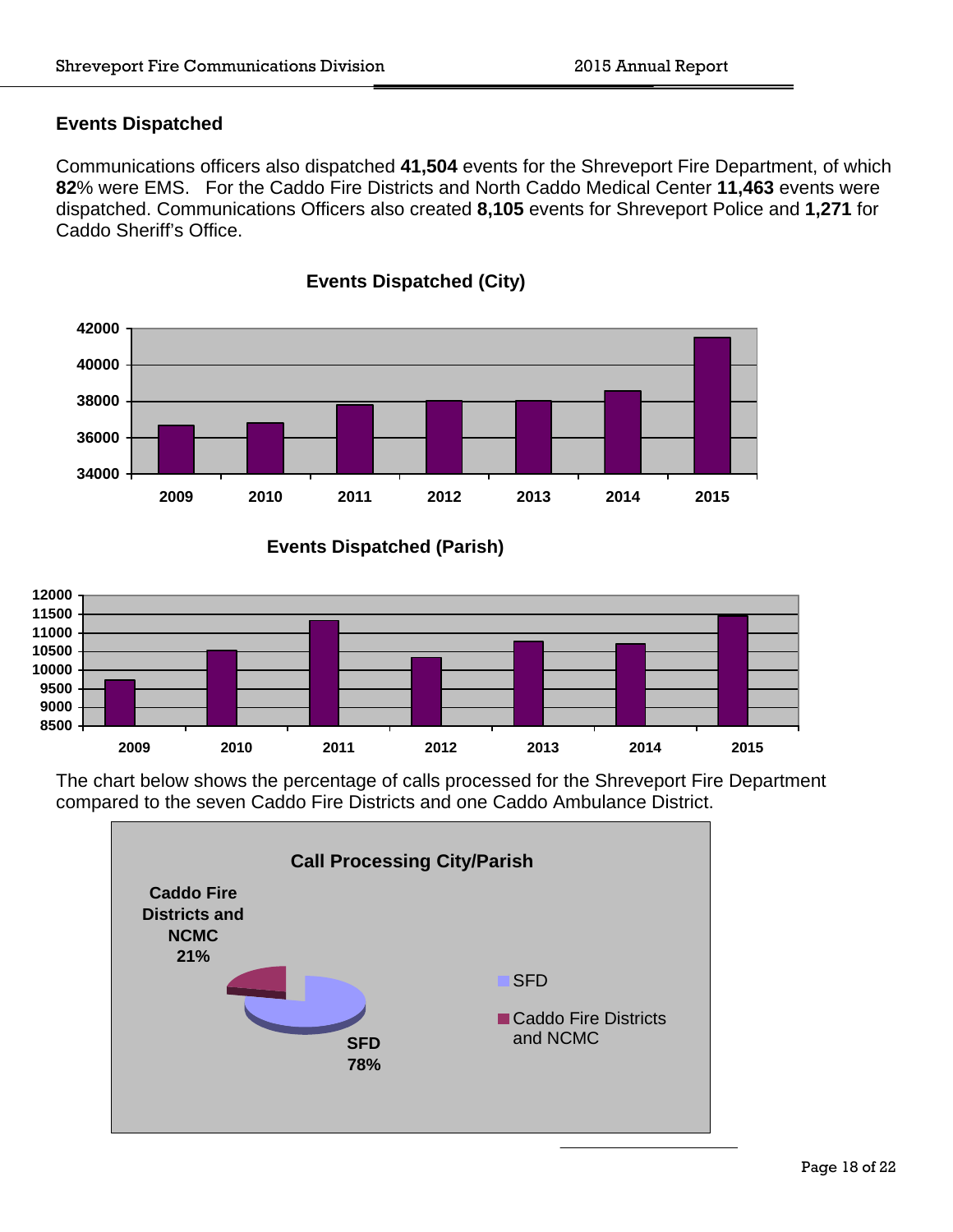## **Statistical Information-Performance Standards**

For years, the Communications Division has used the standards set in NFPA 1221 to measure our performance. These standards underwent a major revision in 2014 and we are still working on meeting each of these revised standards. The 2015 overall average call processing time from call receipt until dispatch was 57 seconds, an increase of 2 seconds compared to 2014. Our performance is reviewed and analyzed monthly to ensure compliance. The following is a list of the standards and our overall average for the year.

| <b>NFPA Standard</b>                                                                                                                                                                                                                                                                                                                                                                                                                                                                                                                                                                           | <b>Actual</b><br><b>Percentages</b>                                     |  |  |
|------------------------------------------------------------------------------------------------------------------------------------------------------------------------------------------------------------------------------------------------------------------------------------------------------------------------------------------------------------------------------------------------------------------------------------------------------------------------------------------------------------------------------------------------------------------------------------------------|-------------------------------------------------------------------------|--|--|
| A. Ninety-five percent of alarms received on emergency lines shall<br>be answered within 15 seconds, and 99 percent shall be answered<br>within 40 seconds                                                                                                                                                                                                                                                                                                                                                                                                                                     | 99%<br>answered within<br>15 seconds                                    |  |  |
| B. Eighty percent of emergency alarm processing for Fire type calls<br>shall be completed within 60 seconds and 95 percent of alarm<br>processing shall be completed within 106 seconds.                                                                                                                                                                                                                                                                                                                                                                                                       | 70%<br>processed in 60<br>seconds                                       |  |  |
|                                                                                                                                                                                                                                                                                                                                                                                                                                                                                                                                                                                                | 96%<br>processed in 106<br>seconds                                      |  |  |
| C. Emergency alarm processing for the following call types shall be<br>completed within 90 seconds 90 percent of the time and within 120<br>seconds 99 percent of the time:<br>i. Calls requiring emergency medical dispatch questioning and<br>pre-arrival instruction<br>ii. Calls requiring language translation<br>iii. Calls requiring the use of TTY/TDD device or audio/video<br>relay services<br>iv. Calls of criminal activity that require information vital to<br>emergency responder safety prior to dispatching units<br>v. Hazardous material incidents<br>vi. Technical rescue | 86%<br>processed in 90<br>seconds<br>99%<br>processed in 120<br>seconds |  |  |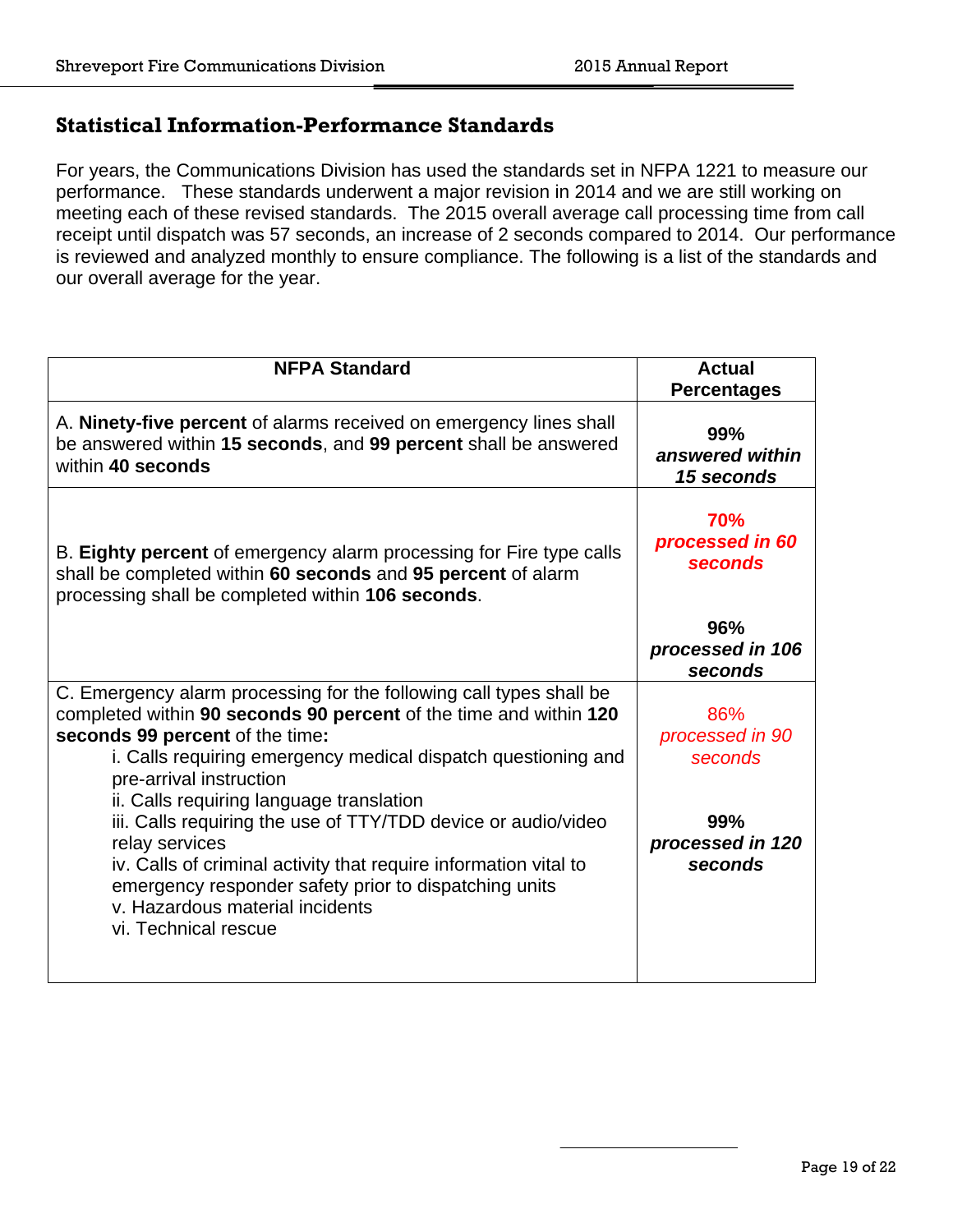## **Statistical Information-Risk Management Initiatives**

Risk Management is a broad and multi-faceted process, which involves among other things, training, quality assurance, employee grievances, complaint reviews, policy reviews and maintaining accreditation.

**Policy Reviews**: Shreveport Fire Department Administrative Procedures and Standard Operating Procedures, along with Communications Division Directives are reviewed annually. Members of the division reviewed 90 Communications Directives, of which 12 were revised.

**Employee Grievances**: Fire Communications Officers are encouraged through policy to make management aware of any instance when they feel they have been aggrieved. The Shreveport Fire Department grievance procedure assures that the employee receives resolution to any condition for which they feel they have been treated unfairly. There was one (1) grievance filed in 2015.

**Training**: The Fire Communications Division puts significant emphasis on training activity. New hires are required to successfully complete the Dispatch Academy receiving over 880 hours of training. All communications officers are mandated to have TDD training every 6 months, and CPR and Emergency Medical Dispatch certifications are renewed every 2 years. Training is conducted every single day in the form of 6 minute training topics and monthly with professional development training. Communications Officers also receive annual training on disaster operations. In 2015, communications officers received over 2,119 hours of training.

**Quality Assurance**: A good quality assurance program is necessary to improve efficiency and performance skills. A minimum of 5 calls from each call taker are reviewed each quarter and evaluated by members of the Quality Assurance Team. Calls that do not achieve 100% compliance are sent to the call taker for further review. For the year 2015, the average QA score for ALL call takers fell into the above average and the overall average for the division was above average.

#### **Action Event Reviews (AER) / Other Agency Complaints**

The Shreveport Fire Department's Action / Event Review System are utilized as a means for the Fire Communications Division to solicit questions and comments on its activity. Any officer may initiate this review which will trigger a full investigation by the Fire Communications management staff. Following a full review, a written report is provided to the individual requesting the review with copies provided to each level of the chain of command.

All requests for reviews are analyzed for potential trends, policy revisions or any corrective actions that may be necessary. Sustained complaints that are determined to be caused by employee performance are handled with the appropriate level of disciplinary action. Any performance that requires further investigation is referred to the Fire Chief who makes the determination if an internal affairs review is necessary. In 2015, eighteen (18) Action/Event Reviews were conducted and are categorized below: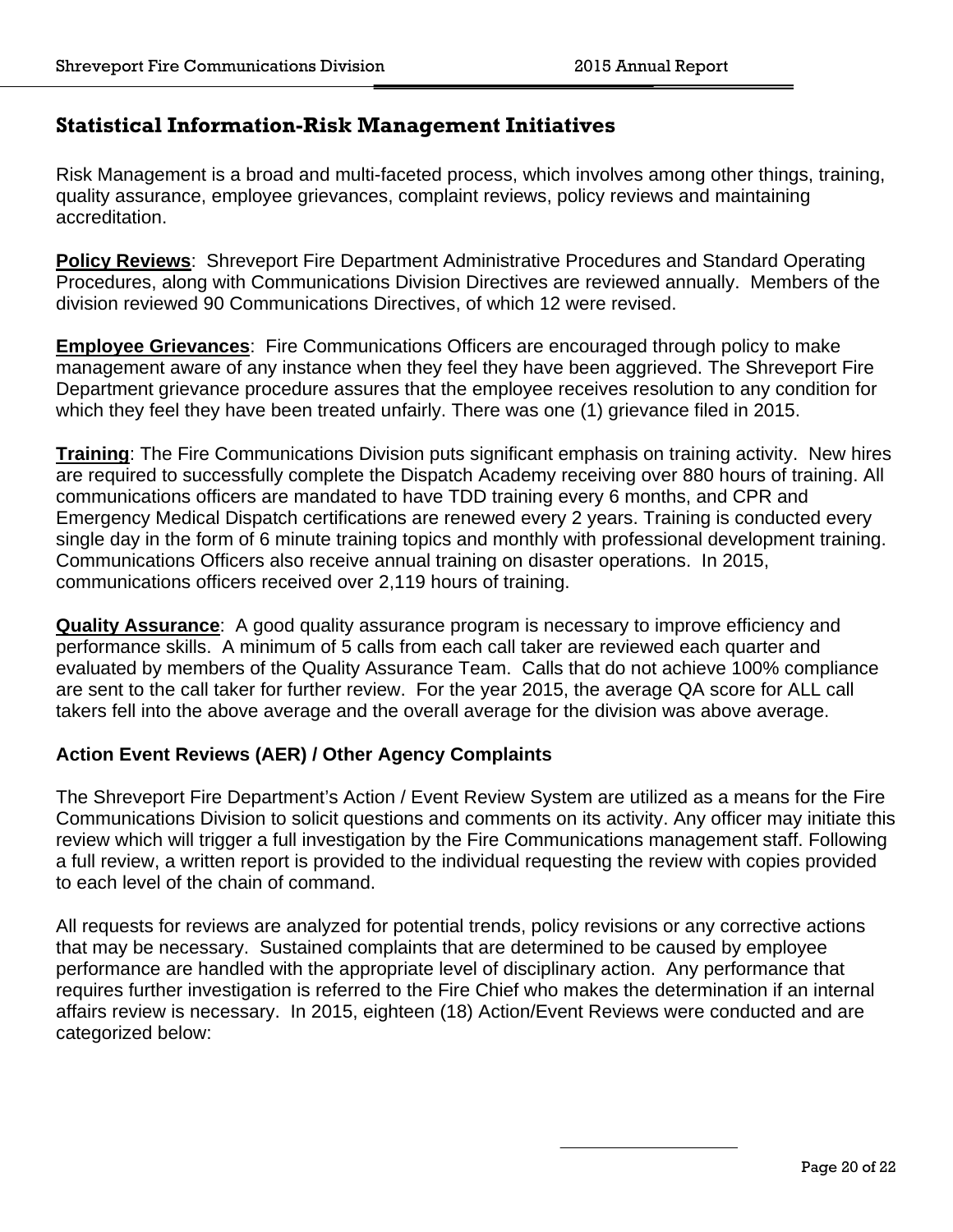|                                               |                |                  |                  | <b>Findings of Sustained Complaints</b> |                         |       |       |
|-----------------------------------------------|----------------|------------------|------------------|-----------------------------------------|-------------------------|-------|-------|
| <b>Complaint Description</b>                  | Total          | <b>Unfounded</b> | <b>Sustained</b> | Training<br><b>Issue</b>                | Employee<br>Performance | Equip | Other |
| <b>Dispatched</b><br>Incorrect<br>Unit/Agency |                |                  |                  |                                         |                         |       |       |
| Dispatched to<br><b>Incorrect Address</b>     | 9              |                  | 9                |                                         | 9                       |       |       |
| <b>Delayed Dispatch</b>                       | 3              |                  | 3                |                                         | 3                       |       |       |
| Improper<br>Notification                      | $\overline{2}$ |                  | $\overline{2}$   |                                         | $\overline{2}$          |       |       |
| Unprofessional<br><b>Behavior</b>             | $\overline{2}$ |                  | $\overline{2}$   |                                         | $\overline{2}$          |       |       |
| Unsatisfactory<br><b>Work Performance</b>     | $\overline{2}$ |                  | $\overline{2}$   |                                         | $\overline{2}$          |       |       |
| <b>TOTALS</b>                                 | 18             |                  | 18               |                                         | 18                      |       |       |

## **Citizen Complaints**

Complaints or concerns from the citizens or visitors to Caddo Parish are taken very seriously by Communications Center Management Staff. Each complaint received is documented. The citizen is provided with updates throughout the process and a written response to the citizen defines the findings of the investigation. Three (3) citizen complaints were received in 2015. The results of these complaints are listed below:

|                              |       |                  |                  | <b>Findings of Sustained Complaints</b> |                         |       |       |
|------------------------------|-------|------------------|------------------|-----------------------------------------|-------------------------|-------|-------|
| <b>Complaint Description</b> | Total | <b>Unfounded</b> | <b>Sustained</b> | Training<br><b>Issue</b>                | Employee<br>Performance | Equip | Other |
| <b>Delayed Dispatch</b>      |       |                  |                  |                                         |                         |       |       |
| <b>Failure to Dispatch</b>   |       |                  |                  |                                         |                         |       |       |
| Rudeness /<br>Unprofessional | 2     | 2                |                  |                                         |                         |       |       |
| <b>TOTALS</b>                | 3     | 2                |                  |                                         |                         |       |       |